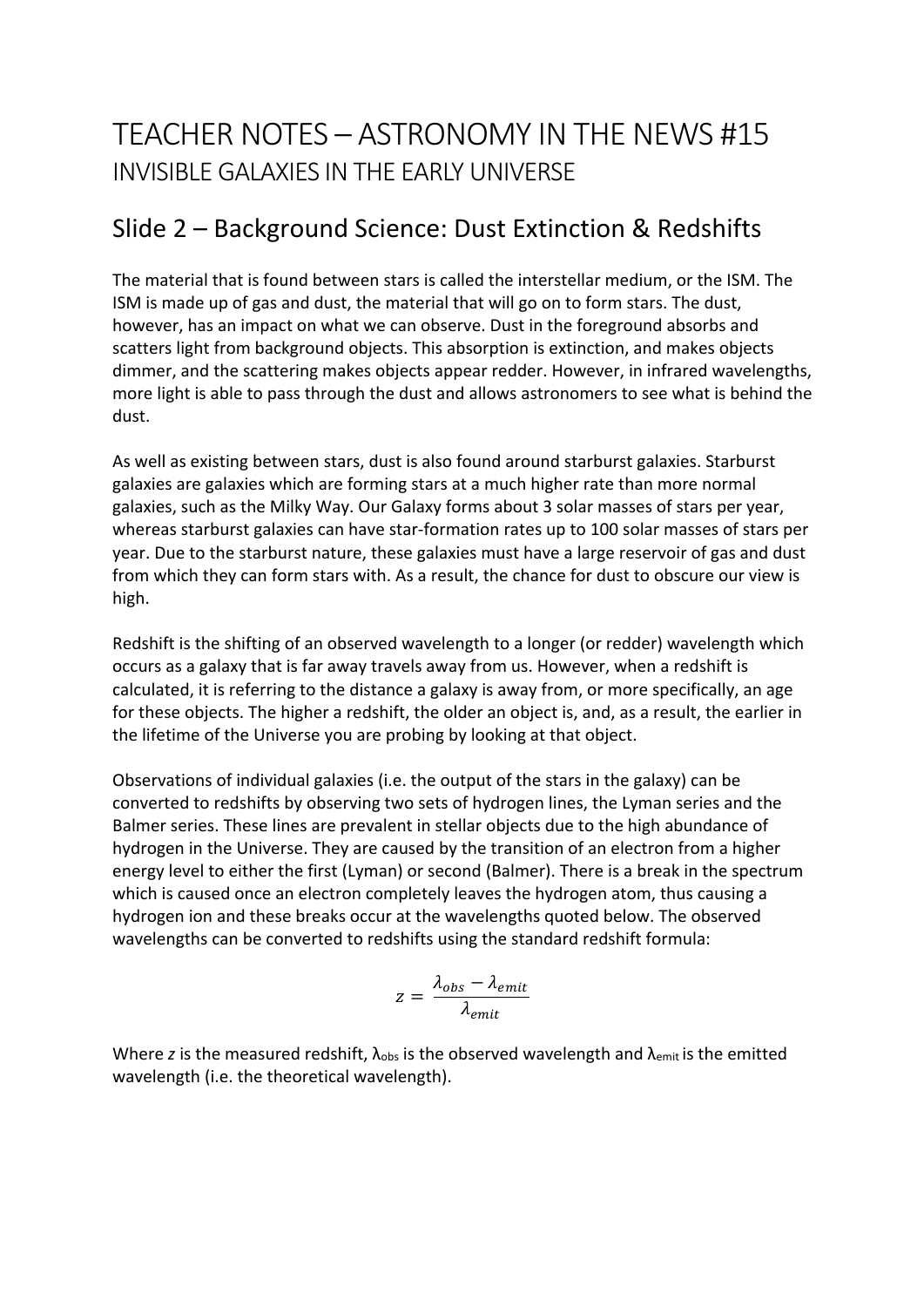#### IMAGES:

- 1. (Left) An illustration of a cloud of dust in the foreground extinguishing the light coming from the background stars. This cloud, Barnard 66, is observed in various wavelengths. In increasing wavelengths you start in the top left and then the next row starts in the bottom right, going from visible to infrared.
- 2. (Top right) Image of the starburst galaxy Henize 2-10. Optical wavelengths from the Hubble Space Telescope are in red, green and blue, X-rays from Chandra in purple and radio wavelengths observed with the Very Large Array are represented by yellow. This displays the level of dust and gas around this system.
- 3. (Bottom right) Example of a galaxy spectrum in the optical and near-infrared. This example spectrum shows a galaxy at *z*=7, where the Hubble Space Telescope can observe the Lyman break, whilst Spitzer can observed the Balmer break. The Lyman break usually occurs at 912 Å (912 Angstroms, or 91.2nm at ultraviolet wavelengths), whilst the Balmer break occurs at 3646 Å, which is also ultraviolet. However, as you'll see in this spectrum, these features are redshifted to 1 and 3 μm.

### Slide 3: "Invisible" Galaxies

The REBELS (Reionisation Era Bright Emission-Line Survey) survey is a survey designed to observe 40 UV-bright high-redshift galaxies with ALMA in [CII] lines. [CII] is the single ionised state of carbon. By doing this, a large sample of these galaxies can determine how stellar mass increased at these redshifts, giving an insight to how the star-formation rate density has changed over time.

Two of these observations are featured in this paper, with one shown on this slide. The bright galaxies were observed with very solid detections and confirmed to be high redshift with values of *z* = 6.6847 and *z* = 7.347 (the one shown here). However, within the observed fields, two separate but significant features are also detected. By looking at the detections, the width of the spectral feature is too wide for it to be simply noise. There was no counterpart in optical or near infrared. The non-detection in the ultraviolet and optical indicate that these objects must be heavily-obscured high-redshift galaxies. The fact these galaxies exist is important for our understanding of the early Universe. If there is a sizeable population of these galaxies, they could contribute between 10-25% of the star-formation rate density at the redshifts probed. The range in the contribution comes from whether they are only found around other bright galaxies (as with the two observed) or if they also exist in the field.

This bulletin is slightly different to the usual bulletins in that it is not built upon a news article that was in the national media. Instead, it is built upon a press release from my host department at Liverpool John Moores University and I wanted to highlight some of the work done here. The article that this resource is built on can be found here:

www.ljmu.ac.uk/about-us/news/articles/2021/9/23/discovery-of-invisible-galaxies-deep-in-space

A free version of the research paper can be found here: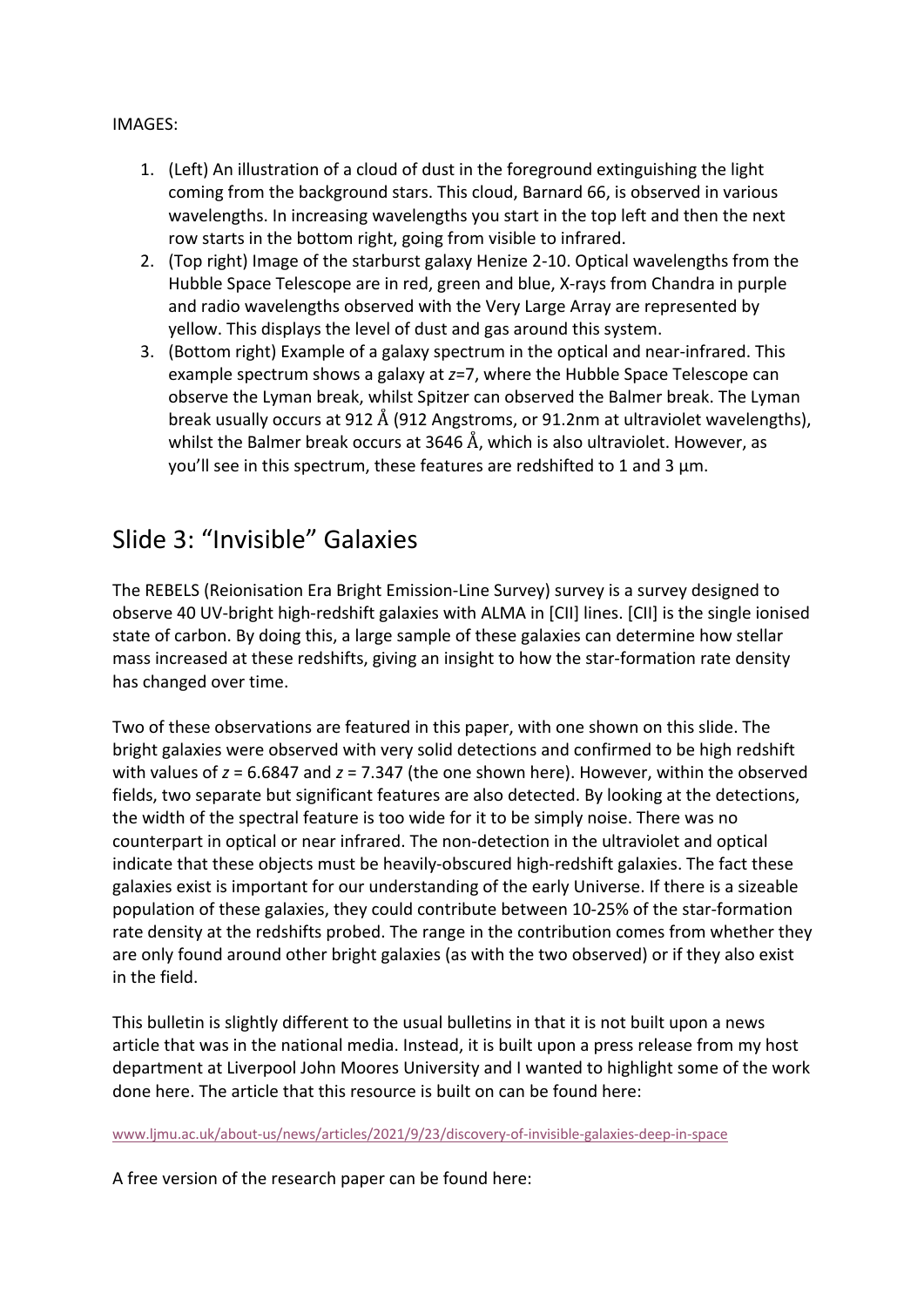#### https://arxiv.org/abs/2109.10378

#### IMAGES:

- 1. (Top) Observations of one of the two "invisible galaxies". The cut outs are observations at various wavelengths from UV through to infrared through to the millimetre from the ALMA observations. The non-detection is evident at the UV, visible and infrared wavelengths, but it appears in the millimetre and [CII] observations.
- 2. (Bottom) The left panel is the infrared image from the VISTA telescope, with the main target galaxy the obvious bright object in the middle of the field. The white circle indicates the ALMA field, with the two cut outs showing the main target and the obscured galaxy with contours of [CII] overlaid. The right shows the spectra of these detections and the width of the feature for the obscured galaxy shows that it is a real detection.

### Slide 4 – Activity: Why is red light scattered?

The activity this week is to get the students to work out why red (or infrared) light is scattered less than bluer, more energetic light. I have given the students a simplified version of the Rayleigh scattering equation as:

$$
I_{scattered} \propto \frac{1}{\lambda^4}
$$

Where Iscattered is the intensity of scattered light and  $\lambda$  is the emitted wavelength. For completeness the full equation is:

$$
I_{scattered} = I_{emitted} \frac{1 + \cos^2 \theta}{2R^2} \left(\frac{2\pi}{\lambda}\right)^4 \left(\frac{n^2 - 1}{n^2 + 2}\right)^2 \left(\frac{d}{2}\right)^6
$$

Where I<sub>emitted</sub> is the intensity of emitted light,  $\theta$  is the scattering angle, R is the distance to the particle that is doing the scattering, n is the refractive index, and d is the diameter of the scattering particle.

What this equation means is that the intensity of scattered light varies as a function of  $\lambda^{\text{-}4}$ , indicating that blue light is more intense after scattering. The bonus question relates to the colour of the sky, where the shorter wavelengths are scattered more strongly which means blue light appears to us from all directions.

### GCSE Specifications:

| <b>Specification</b>                    | <b>Knowledge Point</b>         |
|-----------------------------------------|--------------------------------|
| <b>Pearson Edexcel Astronomy</b>        | 13.21, 16.1, 16.2              |
| <b>Pearson Edexcel Physics</b>          | 5.3, 6.7, 6.8, 7.9, 7.12, 7.19 |
| <b>Pearson Edexcel Combined Science</b> | 6.7, 6.8                       |